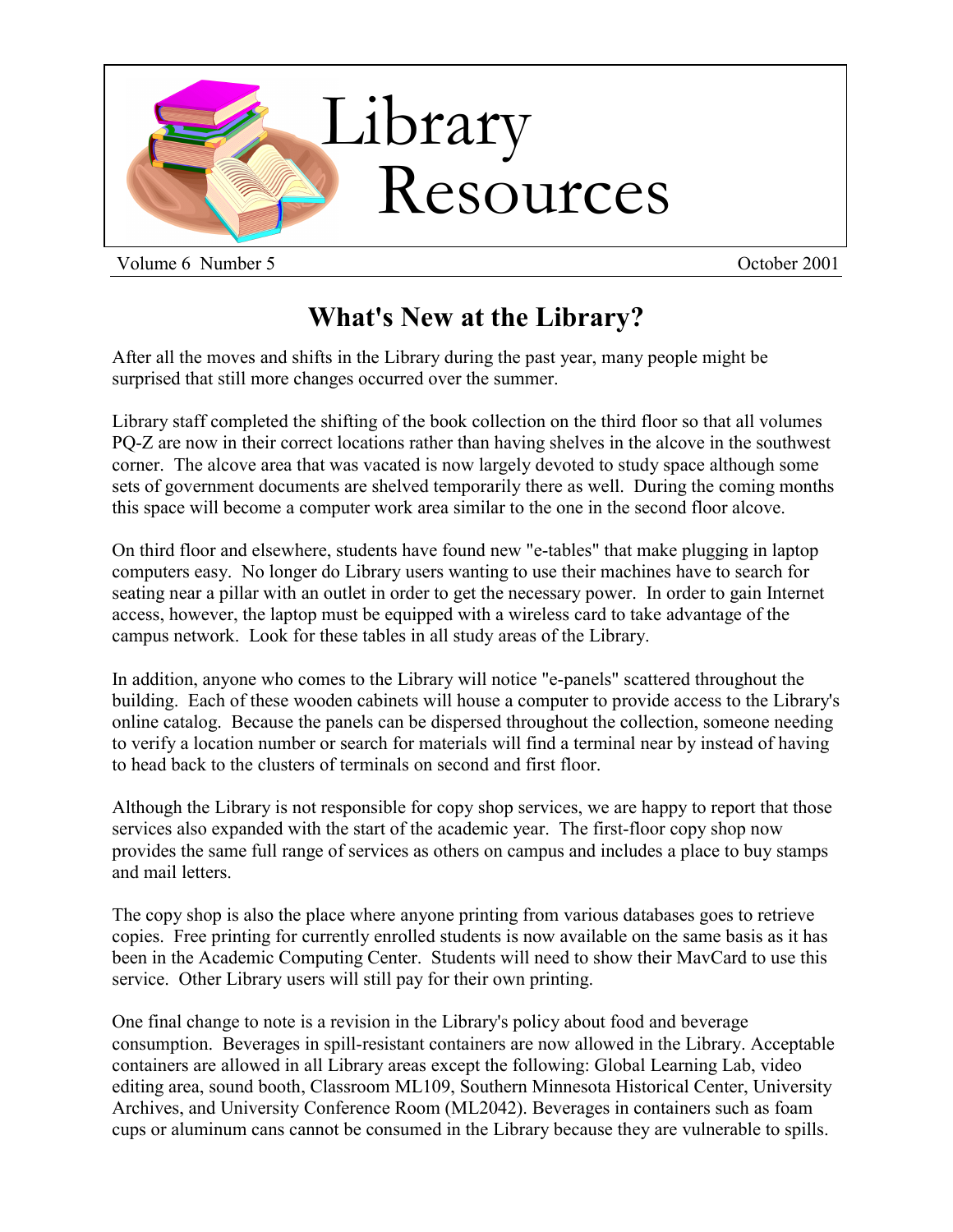No food can be consumed in any public areas of the Library, including study carrels and group study rooms. However, anyone who wants to eat a meal or snack without leaving the building is welcome to use the tables in the north-south corridor on the lower level. That wide hallway allows people to pass from Crawford-McElroy to the Student Union without walking around the building. Wireless coverage is also available in that area for those who want to use laptop computers.

## **Introducing New Library Faculty**

Three librarians will be sharing their expertise with the MSU community as new members of the Library faculty. Barb Bergman, Jim Kapoun, and Daardi Sizemore contribute to the work of the Library and the University in a variety of ways.

Barb Bergman, Media Services Librarian, comes from Angelo State University in Texas. During her three years as Media Librarian there, she was in charge of the audio-visual collections and worked in reference and instruction.

Barb will put many of those same skills to work at MSU as she coordinates the wide range of services offered through the Educational Resource Center (ERC). She also is in charge of the Library's film/video/DVD collection and encourages faculty interested in obtaining a video that the Library does not own to contact her at 5945 or by e-mail at barbara.bergman@mnsu.edu. Both rentals and purchases are initiated from the ERC. Barb plans to find ways to keep the campus informed about the latest in developing formats for information, possibly through instruction or programs offered in conjunction with Instructional Technology. Barb received her master's degree in Library and Information Science from the University of Iowa. Originally from Slayton, Barb was happy to make the trek from Texas to return to her home state.

Instruction Services Coordinator, Jim Kapoun, had a much shorter move to begin his position at MSU. For the past seven years, he was a member of the Library faculty at Southwest State University in Marshall. There he had multiple assignments, including teaching all the instruction sessions for library users. Here he shares that responsibility with a number of other librarians. However, he is the one to contact to schedule sessions from tours to graduate-level instruction. He coordinates the work of other librarians to work with instructors to tailor a session to class needs. Jim can be reached by phone (2251) or e-mail [\(james.kapoun@mnsu.edu\)](mailto:james.kapoun@mnsu.edu) A web form to request instruction is also available from the Library's home page.

Because Southwest State is part of the PALS system, Jim was able to step into classroom and reference settings without the need to learn a new library system. He is looking forward to working in a larger academic library and to living in a little larger community. In addition to a master's degree in Library and Information Science from the University of Wisconsin--Madison, he has an M.Div. from Luther Seminary in St. Paul.

The third "new" librarian is probably already familiar to many people at MSU. Daardi Sizemore, Archives/Special Collections Librarian, was hired to a tenure-track position after two years of fixed-term posts. Daardi's master's degrees in History and in Library and Information Science from the University of Wisconsin--Milwaukee serve her well as she oversees a number of diverse collections.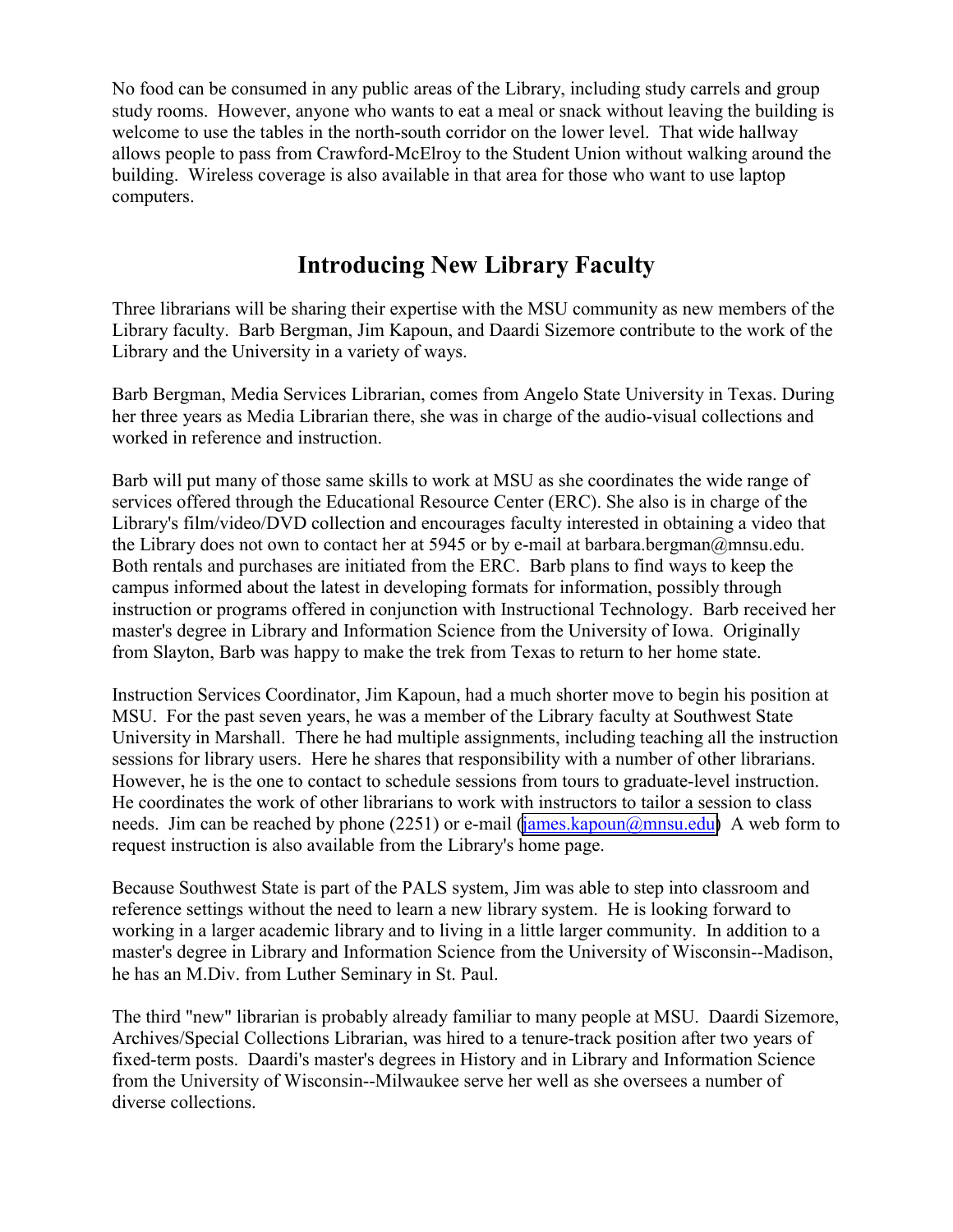One of Daardi's goals is to provide increased access to the resources of the Southern Minnesota Historical Center. Records for some of the collections have been entered in the online catalog. Finding aids are available from the Archives website linked to the Library's home page. Increased access will help make scholars and community members more aware of these resources. Daardi is also responsible for the University Archives, which includes materials from campus offices, including minutes, flyers, programs, and other department documents. However, no documents should be sent without pre-approval. As part of her records management responsibilities, Daardi works with departments to understand and implement their retention schedules. Last year she undertook a pilot project with 10 departments. Because archives center materials must stay in that area of the Library and can be used only when a staff member is available, advance appointments are necessary. They can be arranged by calling 1029 or 5949 or e-mailing [daardi.sizemore@mnsu.edu](mailto:daardi.sizemore@mnsu.edu)

In addition to her archives and records management work, Daardi oversees the M.J. Lass Center for Minnesota Studies, also located on the Library's second floor. This collection does include circulating copies of some items as well as reference materials that do not leave the Library.

Daardi and Jim have offices on the second floor of the Library while Barb's office is in the ERC on the lower level. All of them will be happy to talk with you about the services and collections they coordinate.

## **MSU AUTHORS COLLECTION**

Memorial Library's newly created "MSU Authors Collection" will feature scholarly and creative works by MSU faculty and staff. The goal of this collection is to acquire and retain one copy of all monographic, published works that are authored, co-authored, compiled, edited/co-edited, translated, or illustrated by an MSU faculty or staff member while he or she is affiliated with Minnesota State University, Mankato. The Library will also collect composed music for a published score or recording and commercially distributed films or videos for which an MSU faculty or staff member had a primary role in the work's creation. The collection will be part of the University Archives, and all items will be searchable in the Library's online catalog. A more detailed collection policy can be found at **http://www.lib.mnsu.edu/lib/archives/msuauthors.html**

The Library would like your help in obtaining materials for this collection. If you recently have published a work appropriate for inclusion, please let us know. We would, of course, appreciate a donated copy. However, if that is not possible, please send a complete bibliographic citation, so that we can attempt to purchase the item. If a copy of your work is already in the Library collection and meets the above criteria, please let us know that too. We would like to add an "MSU Author" note in the online catalog even though the physical item would remain in its present collection. Dissertations, journal articles, and scholarly papers will not be included in the collection, but the Library will maintain a bibliography of these materials and welcomes the submission of citations.

Please submit resources and citations to Daardi Sizemore, Archives & Special Collections Librarian, at ML 3097, e-mail: daardi.sizemore@mnsu.edu. If you have questions, contact Daardi by e- mail or phone 1029. You may also contact Diane Richards, Collection Development Coordinator, at 5066 or e-mail: diane.richards@mnsu.edu